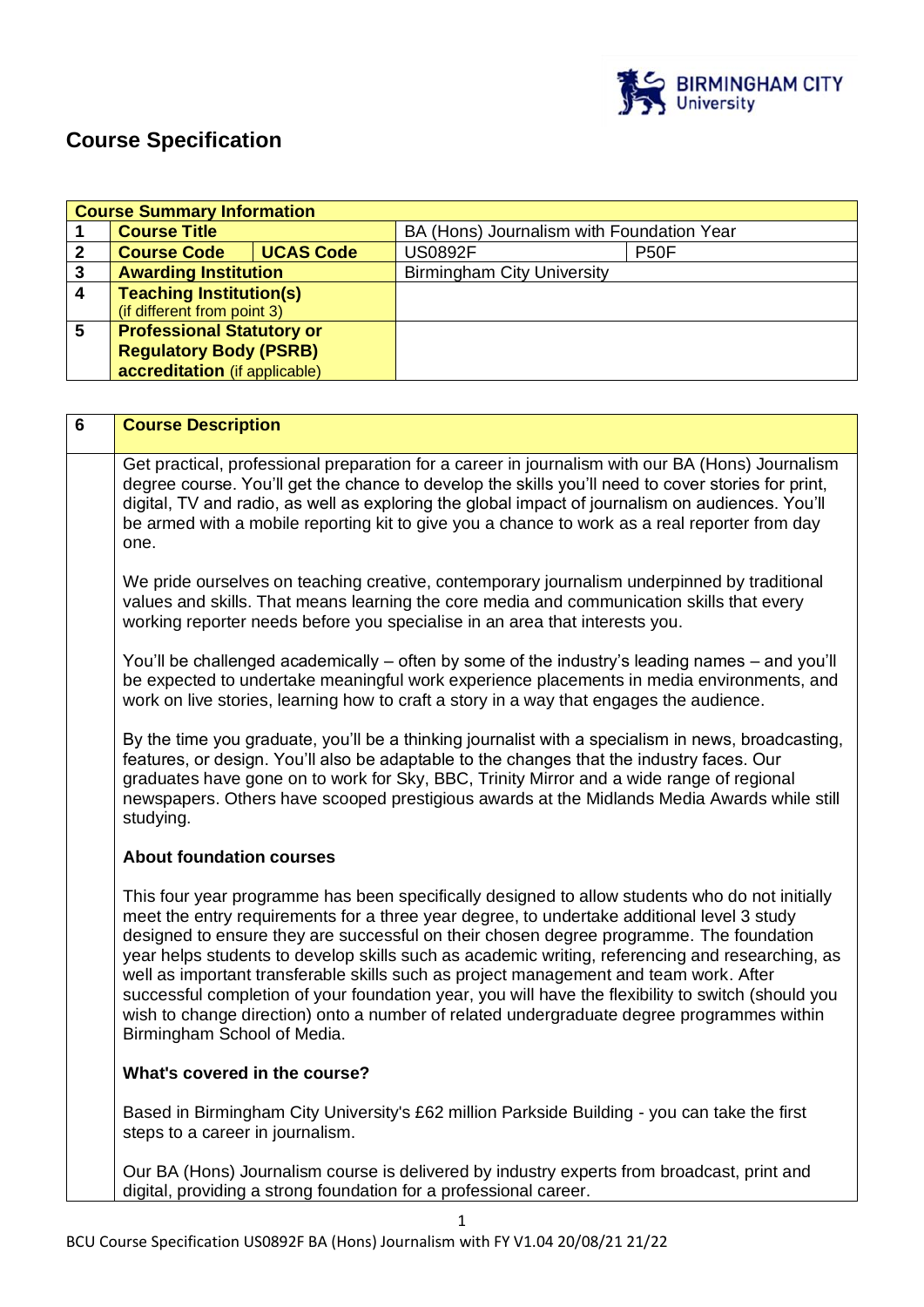

The Live Newsroom modules offer an opportunity to apply practical mobile reporting skills in a real-world environment for platforms including TV, radio, print and digital platforms. Our strong links with key journalism organisations means you'll also get the chance to work on live briefs as well as producing content for our award-winning Birmingham Eastside website.

Teaching is delivered in our industry-standard facilities, as well as on location thanks to our focus on mobile reporting. Our newsroom media hub also allows for collaborative work as part of the wider Birmingham City University journalism community.

By tackling real stories, you will quickly develop a sense of the impact reporting can have. Through our Global and Community Impact modules there will be a chance to undertake placements as well as embed yourself within communities to tackle key issues in real depth.

The focus on innovation and entrepreneurship will also encourage students to think critically about the journalism landscape, creating products and real brands to identify new opportunities.

|    | <b>Course Awards</b>                       |              |                                  |
|----|--------------------------------------------|--------------|----------------------------------|
| 7a | <b>Name of Final Award</b>                 | <b>Level</b> | <b>Credits</b><br><b>Awarded</b> |
|    | Bachelor of Arts with Honours Journalism   | 6            | 480                              |
| 7b | <b>Exit Awards and Credits Awarded</b>     |              |                                  |
|    | Foundation Certificate Journalism          |              | 120                              |
|    | Certificate of Higher Education Journalism | 4            | 240                              |
|    | Diploma of Higher Education Journalism     | 5            | 360                              |
|    | Bachelor of Arts Journalism                | 6            | 420                              |

# **8 Derogation from the University Regulations**  Not applicable

|                         | <b>Delivery Patterns</b> |                          |         |
|-------------------------|--------------------------|--------------------------|---------|
| <b>Mode(s) of Study</b> | Location                 | <b>Duration of Study</b> | Code    |
| <b>Full Time</b>        | City Centre              | 4 vears                  | JS0892F |

| 10      | <b>Entry Requirements</b>                                                                                                                                                                               |
|---------|---------------------------------------------------------------------------------------------------------------------------------------------------------------------------------------------------------|
| website | The admission requirements for this course are stated on the course page of the BCU website at<br>https://www.bcu.ac.uk/, or may be found by searching for the course entry profile located on the UCAS |

#### **11 Course Learning Outcomes**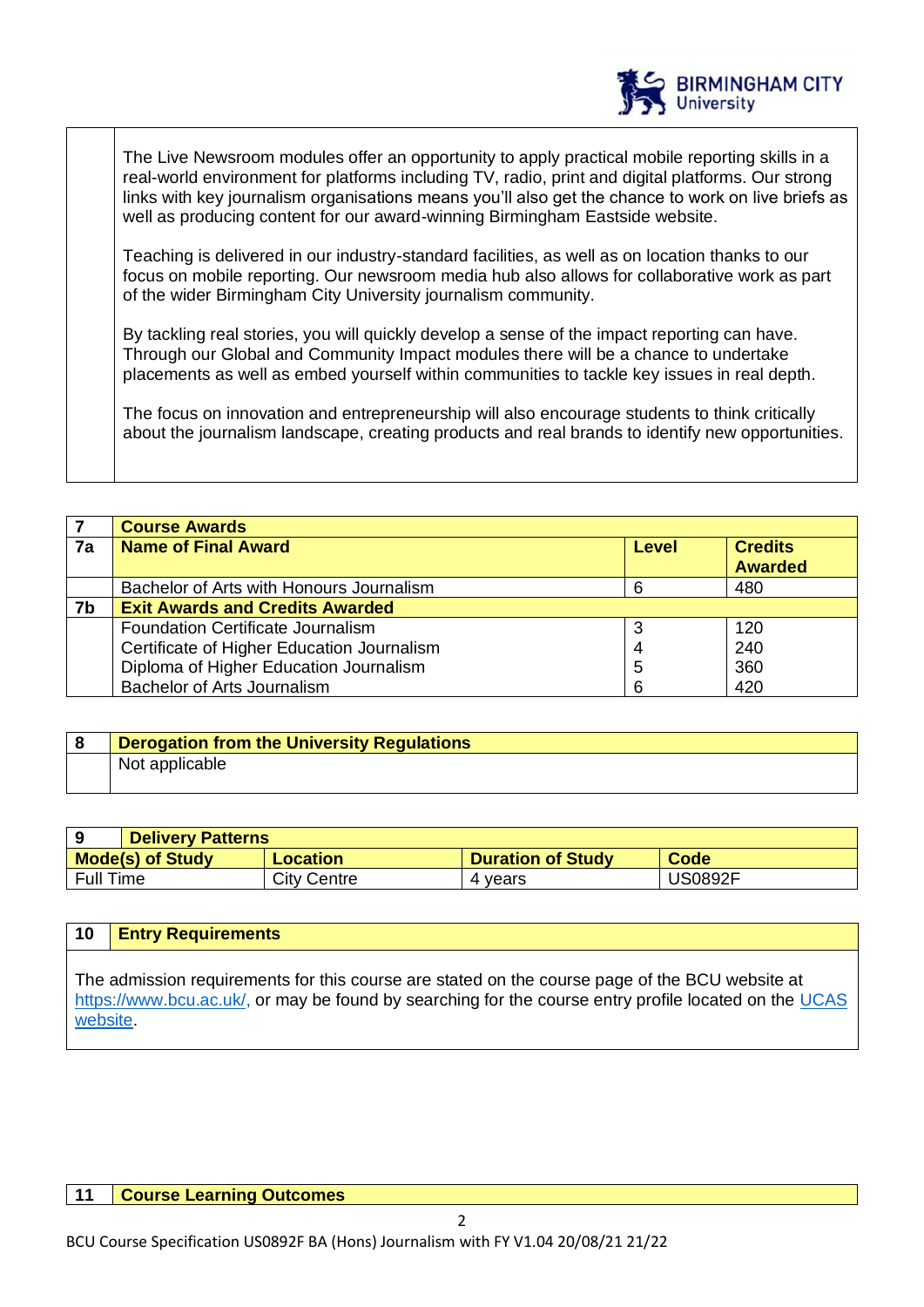

| $\mathbf{1}$            | Knowledge and Understanding - graduates will develop:                                                                                                                                          |  |  |
|-------------------------|------------------------------------------------------------------------------------------------------------------------------------------------------------------------------------------------|--|--|
|                         |                                                                                                                                                                                                |  |  |
| $1.1$                   | Define journalism media forms and genres, and the way in which they organise understandings,<br>meanings and affects                                                                           |  |  |
| $1.2$                   | Apply a range of research approaches and methods.                                                                                                                                              |  |  |
| $1.3$                   | Cite cultural, economic, political and regulatory contexts of the journalism industry                                                                                                          |  |  |
| $1.4$                   | Analyse your own creative processes and practice through engagement in a variety of                                                                                                            |  |  |
|                         | production practices                                                                                                                                                                           |  |  |
| $\mathbf{2}$            | <b>Cognitive and Intellectual Skills</b>                                                                                                                                                       |  |  |
|                         |                                                                                                                                                                                                |  |  |
| 2.1                     | Develop Independent Learning skills - become a self-motivated, and resourceful individual                                                                                                      |  |  |
|                         | capable of developing a personal programme of study                                                                                                                                            |  |  |
| 2.2                     | Develop Analytical skills in order to draw sensible insights                                                                                                                                   |  |  |
| 2.3                     | Evaluate your own work in a reflexive manner, with reference to academic and/or professional                                                                                                   |  |  |
|                         | issues, debates and conventions                                                                                                                                                                |  |  |
| 2.4                     | Employ appropriate methods and resources to explore research, drawing on a range of sources,                                                                                                   |  |  |
|                         | and frameworks                                                                                                                                                                                 |  |  |
| $\overline{3}$          | <b>Practical and Professional Skills</b>                                                                                                                                                       |  |  |
| 3.1                     | Develop competency with appropriate equipment, software or other resources                                                                                                                     |  |  |
| 3.2                     | Develop as a thinking creative journalist, aware of the structures and of how to operate within a                                                                                              |  |  |
|                         |                                                                                                                                                                                                |  |  |
|                         | journalism industries workplace                                                                                                                                                                |  |  |
| 3.3                     | Develop as a creative thinker and practitioner, capable of experimenting and taking risks, and                                                                                                 |  |  |
|                         | shaping concepts based on secure research strategies                                                                                                                                           |  |  |
| 3.4                     | Produce work which demonstrates an understanding of journalism forms, structures and                                                                                                           |  |  |
|                         | audiences                                                                                                                                                                                      |  |  |
| $\overline{\mathbf{4}}$ | <b>Key Transferable Skills</b>                                                                                                                                                                 |  |  |
|                         |                                                                                                                                                                                                |  |  |
| 4.1                     | Perform productively and creatively in a group or team, as well as individually, showing abilities<br>at different times to listen, contribute and lead, as well as act effectively by oneself |  |  |
| 4.2                     | Deliver work to a given length, format, brief and deadline, properly referencing sources and                                                                                                   |  |  |
|                         | ideas and making use, as appropriate of a problem-solving, and entrepreneurial approach                                                                                                        |  |  |
| 4.3                     | Communicate effectively in interpersonal settings, in writing and in a variety of media                                                                                                        |  |  |
| 4.4                     | Specify ideas and information in order to formulate arguments cogently, and express them<br>effectively                                                                                        |  |  |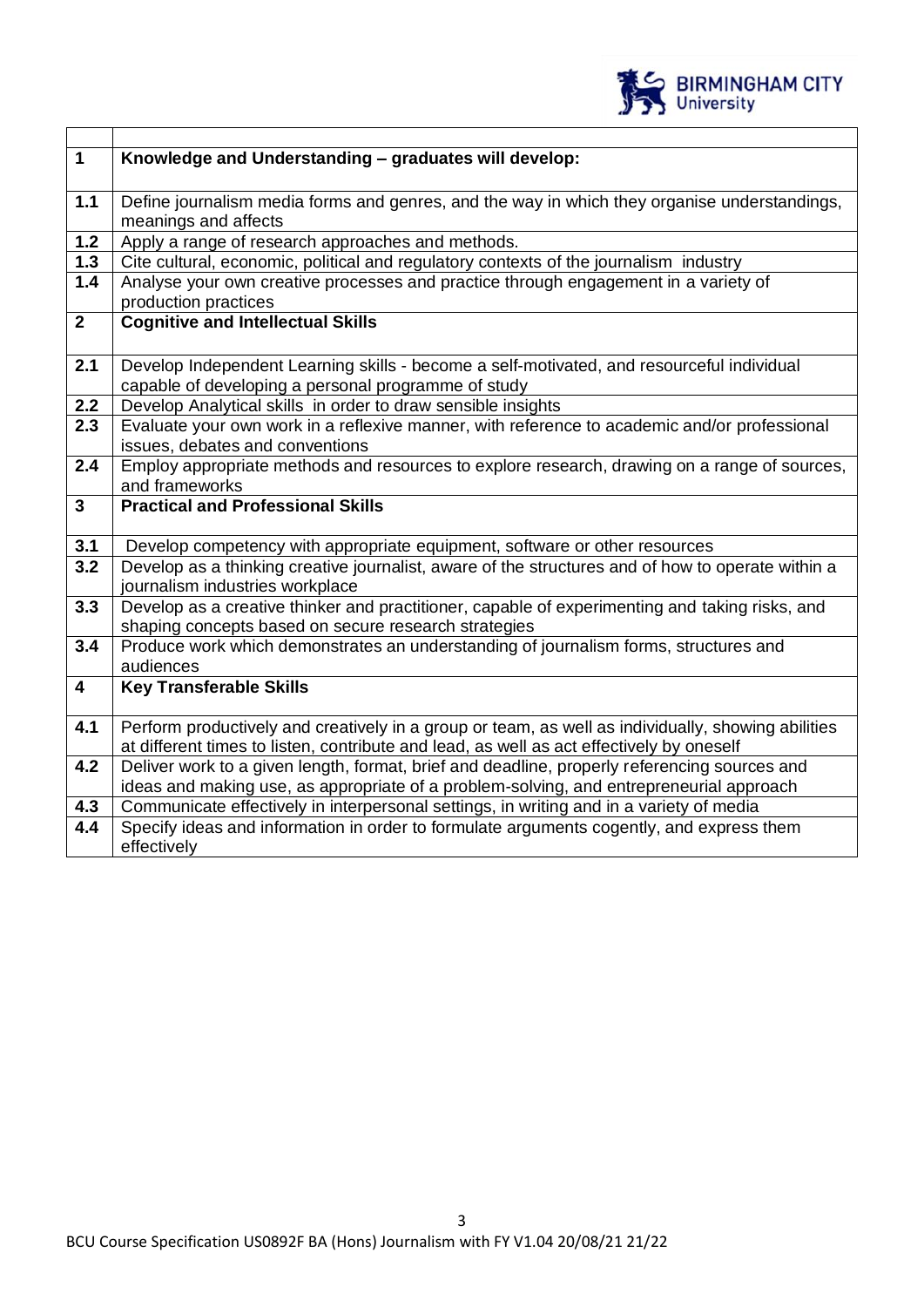

## **12 Course Requirements**

#### **12a Level 3:**

*In order to complete this course a student must successfully complete all the following CORE modules (totalling 120 credits):*

| <b>Module Code</b> | <b>Module Name</b>                      | <b>Credit Value</b> |
|--------------------|-----------------------------------------|---------------------|
| <b>MED3000</b>     | <b>Cross Media Production 1</b>         | 20                  |
| <b>MED3001</b>     | <b>Cross Media Production 2</b>         | 20                  |
| <b>MED3002</b>     | <b>Media Context and Production</b>     | 20                  |
| <b>MED3003</b>     | <b>Professional and Academic Skills</b> | 20                  |
| <b>MED3004</b>     | <b>Practice Project</b>                 | 40                  |

#### **Level 4:**

*In order to complete this course a student must successfully complete all the following CORE modules (totalling 120 credits):*

| <b>Module Code</b> | <b>Module Name</b>                         | <b>Credit Value</b> |
|--------------------|--------------------------------------------|---------------------|
| <b>MED4158</b>     | <b>Live Newsroom 1</b>                     | 40                  |
| <b>MED4163</b>     | Introduction to Journalism Landscapes      | 20                  |
| <b>MED4162</b>     | Journalism Law and Ethics                  | 20                  |
| <b>MED4164</b>     | Journalism in Society                      | 20                  |
| <b>MED4165</b>     | <b>Global and Community Impact 1</b><br>20 |                     |

## **Level 5:**

*In order to complete this course a student must successfully complete all the following CORE modules (totalling 100 credits):*

| <b>Module Code</b> | <b>Module Name</b>                   | <b>Credit Value</b> |
|--------------------|--------------------------------------|---------------------|
| <b>MED5211</b>     | Live Newsroom 2                      | 40                  |
| <b>MED5209</b>     | <b>Disruptive Publishing</b>         | 20                  |
| <b>MED5210</b>     | <b>Journalism Futures</b>            | 20                  |
| <b>MED5208</b>     | <b>Global and Community Impact 2</b> | 20                  |

*In order to complete this course a student must successfully complete at least 20 credits from the following list of OPTIONAL modules.* 

| <b>Module Code</b> | <b>Module Name</b>                          | <b>Credit Value</b> |
|--------------------|---------------------------------------------|---------------------|
|                    |                                             |                     |
| <b>MED5169</b>     | <b>Fashion Photography</b>                  | 20                  |
| <b>MED5123</b>     | Photojournalism                             | 20                  |
| <b>MED5185</b>     | <b>Radio Documentary</b><br>20              |                     |
| <b>MED5202</b>     | <b>Creating Compelling Content</b>          | 20                  |
| <b>MED5178</b>     | <b>Music Industry Promotional Practices</b> | 20                  |
| <b>MED5217</b>     | <b>Digital Storytelling</b>                 | 20                  |
| ADM5006            | <b>Collaborative Practice</b><br>20         |                     |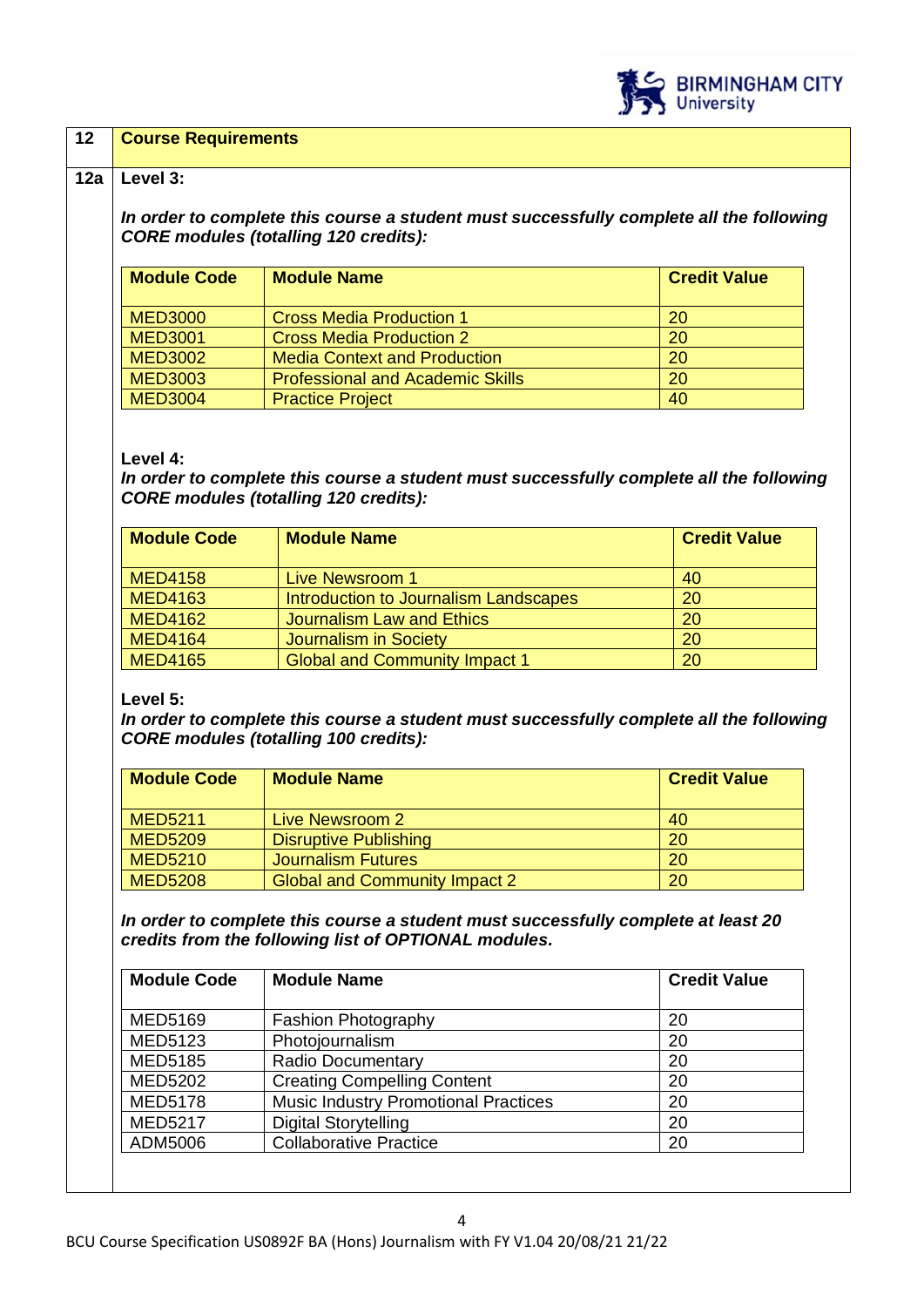

# **Level 6:**

*In order to complete this course a student must successfully complete all the following CORE modules (totalling 120 credits):*

| <b>Module Name</b>                         | <b>Credit Value</b> |
|--------------------------------------------|---------------------|
| <b>Major Project</b>                       | 60                  |
| Live Newsroom 3                            | 20                  |
| <b>Global and Community Impact 3</b>       | 20                  |
| Journalism Innovation and Entrepreneurship | 20                  |
|                                            |                     |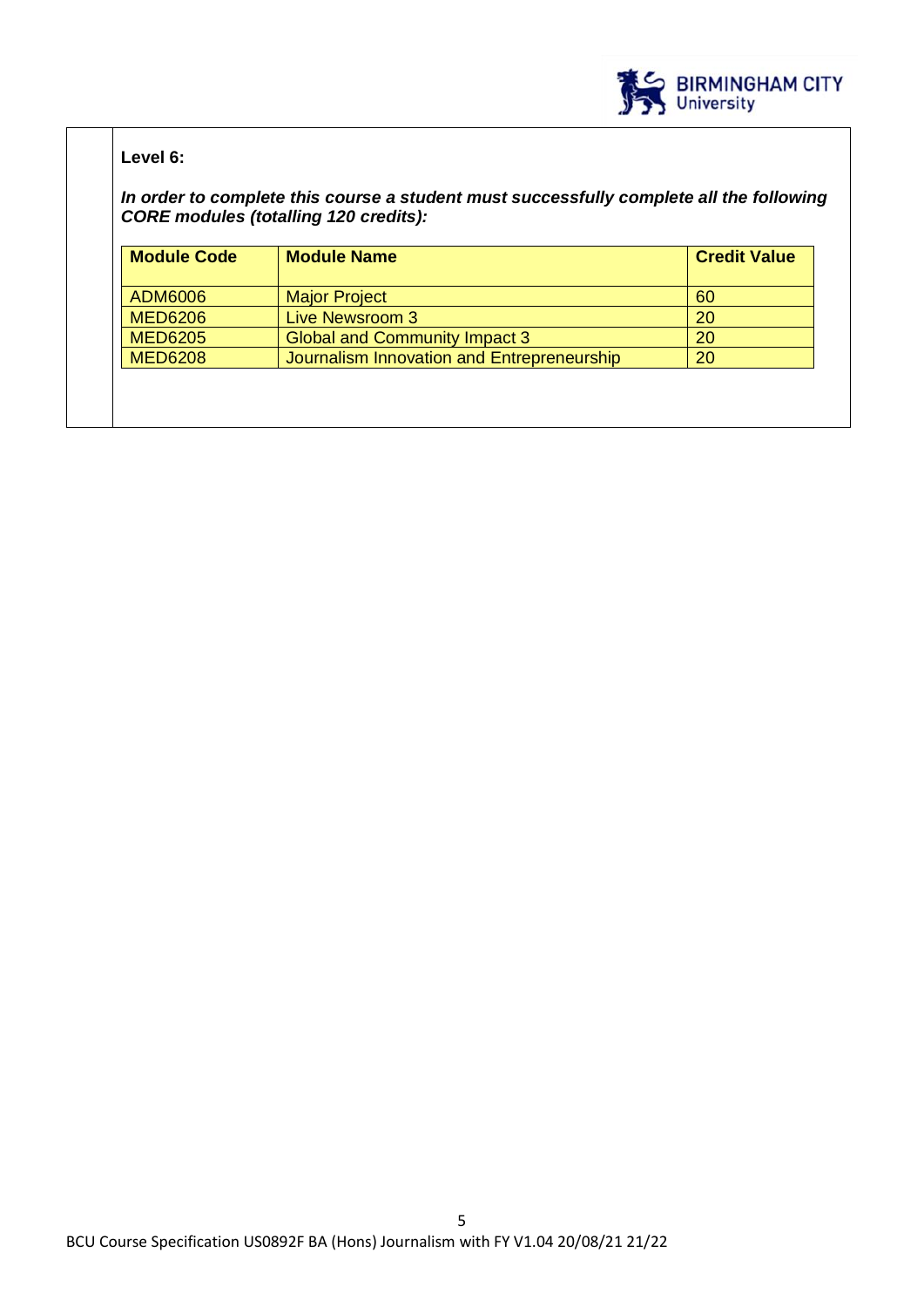

## **12b Structure Diagram**

*Please note list of optional modules is indicative only as modules will only run if selected by 15 or more students. Students' choice will not be guaranteed for optional modules but a fair and transparent process will be adopted and shared with students.*

|                                      | Semester 1                                      |                                                              | Semester 2                           |                                               |
|--------------------------------------|-------------------------------------------------|--------------------------------------------------------------|--------------------------------------|-----------------------------------------------|
|                                      | <b>SEMESTER ONE</b>                             |                                                              | <b>SEMESTER TWO</b>                  |                                               |
|                                      |                                                 | MED3003 Professional and Academic Skills (20 credits – core) |                                      |                                               |
|                                      | <b>MED3000</b>                                  |                                                              |                                      | <b>MED3002</b>                                |
|                                      | Cross-media Production 1                        |                                                              | <b>Media Context and Production</b>  |                                               |
|                                      | $(20 \text{ credits} - \text{core})$            |                                                              | $(20 \text{ credits} - \text{core})$ |                                               |
|                                      | MED3001                                         |                                                              |                                      | <b>MED3004</b>                                |
|                                      | Cross-media Production 2                        |                                                              | <b>Practice Project</b>              |                                               |
| $(20 \text{ credits} - \text{core})$ |                                                 |                                                              | $(40 \text{ credits} - \text{core})$ |                                               |
| Year 1                               | Live Newsroom 1 (40)                            |                                                              |                                      |                                               |
|                                      | Journalism Law &<br>Ethics (20)                 | Introduction to Journalism<br>Landscapes (20)                | Journalism in Society<br>(20)        | <b>Global and Community</b><br>Impact $1(20)$ |
| Year <sub>2</sub>                    |                                                 | Live Newsroom 2 (40)                                         |                                      |                                               |
|                                      | Journalism Futures (20)                         | Disruptive Publishing (20)                                   | Optional Module (20)                 | <b>Global and Community</b><br>Impact $2(20)$ |
| Year <sub>3</sub>                    | Live Newsroom 3 (20)                            | Major Project (60)                                           |                                      |                                               |
|                                      | Journalism Innovation and Entrepreneurship (20) |                                                              | Global and Community Impact 3 (20)   |                                               |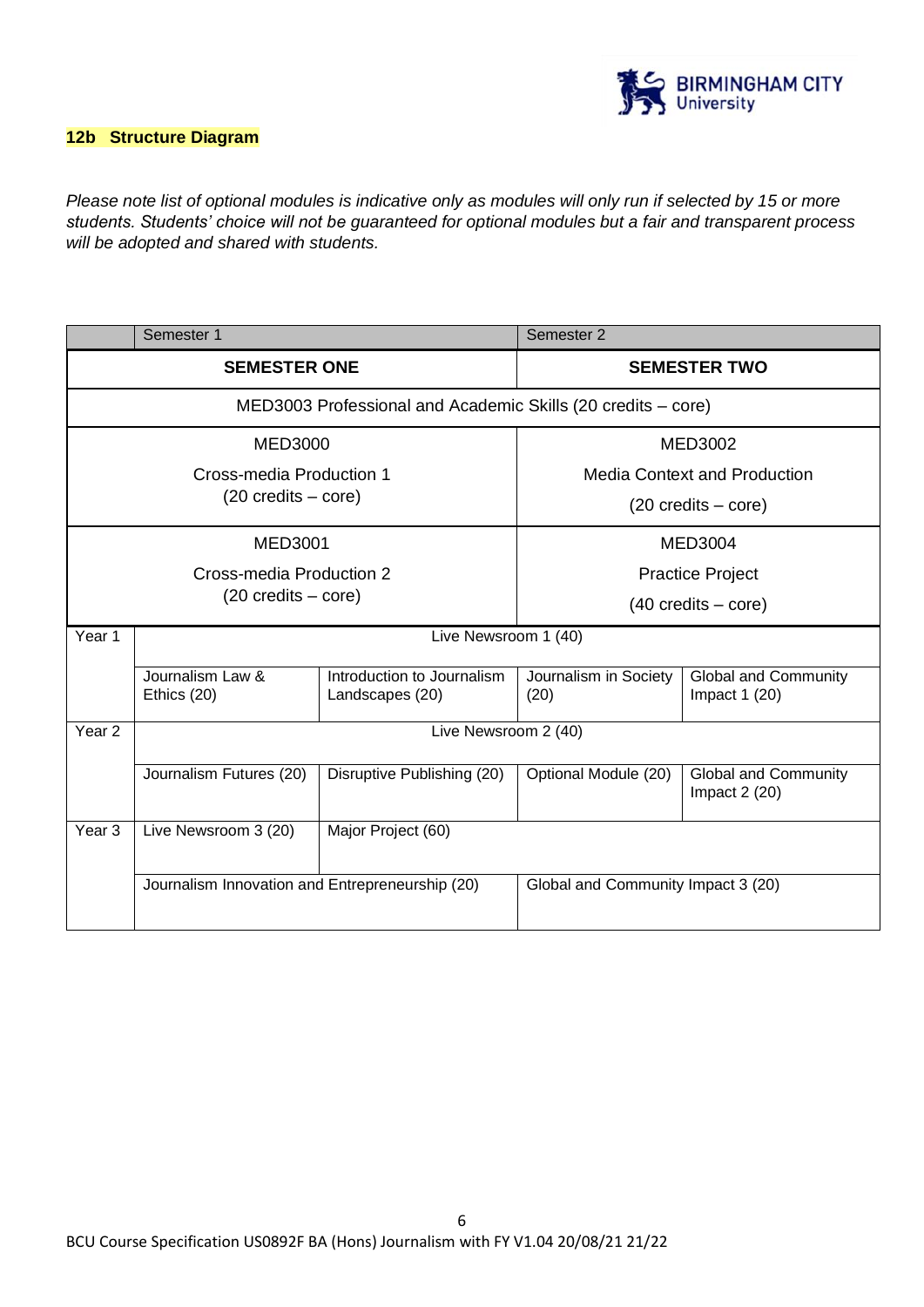

#### **13 Overall Student Workload and Balance of Assessment**

Overall student *workload* consists of class contact hours, independent learning and assessment activity, with each credit taken equating to a total study time of around 10 hours. While actual contact hours may depend on the optional modules selected, the following information gives an indication of how much time students will need to allocate to different activities at each level of the course.

- *Scheduled Learning* includes lectures, practical classes and workshops, contact time specified in timetable
- *Directed Learning* includes placements, work-based learning, external visits, on-line activity, Graduate+, peer learning
- *Private Study* includes preparation for exams

The *balance of assessment* by mode of assessment (e.g. coursework, exam and in-person) depends to some extent on the optional modules chosen by students. The approximate percentage of the course assessed by coursework, exam and in-person is shown below.

## **Level 3**

## **Workload**

## **XX% time spent in timetabled teaching and learning activity**

| <b>Activity</b>      | <b>Number of Hours</b> |
|----------------------|------------------------|
| Scheduled Learning   | 480                    |
| Directed Learning    | 480                    |
| <b>Private Study</b> | 240                    |
| <b>Total Hours</b>   | 1200                   |

#### **Balance of Assessment**

| <b>Assessment Mode</b> | Percentage |
|------------------------|------------|
| <b>Coursework</b>      | 72%        |
| Exam                   |            |
| In-Person              | 28%        |

#### **Level 4**

#### **Workload**

#### **XX% time spent in timetabled teaching and learning activity**

| <b>Activity</b>          | <b>Number of Hours</b> |
|--------------------------|------------------------|
| Scheduled Learning       | 230                    |
| <b>Directed Learning</b> | 730                    |
| <b>Private Study</b>     | 240                    |
| <b>Total Hours</b>       | 1200                   |

# **Balance of Assessment**

| <b>Assessment Mode</b> | Percentage |
|------------------------|------------|
| Coursework             | 80%        |
| Exam                   |            |
| In-Person              | 20%        |
| .                      |            |